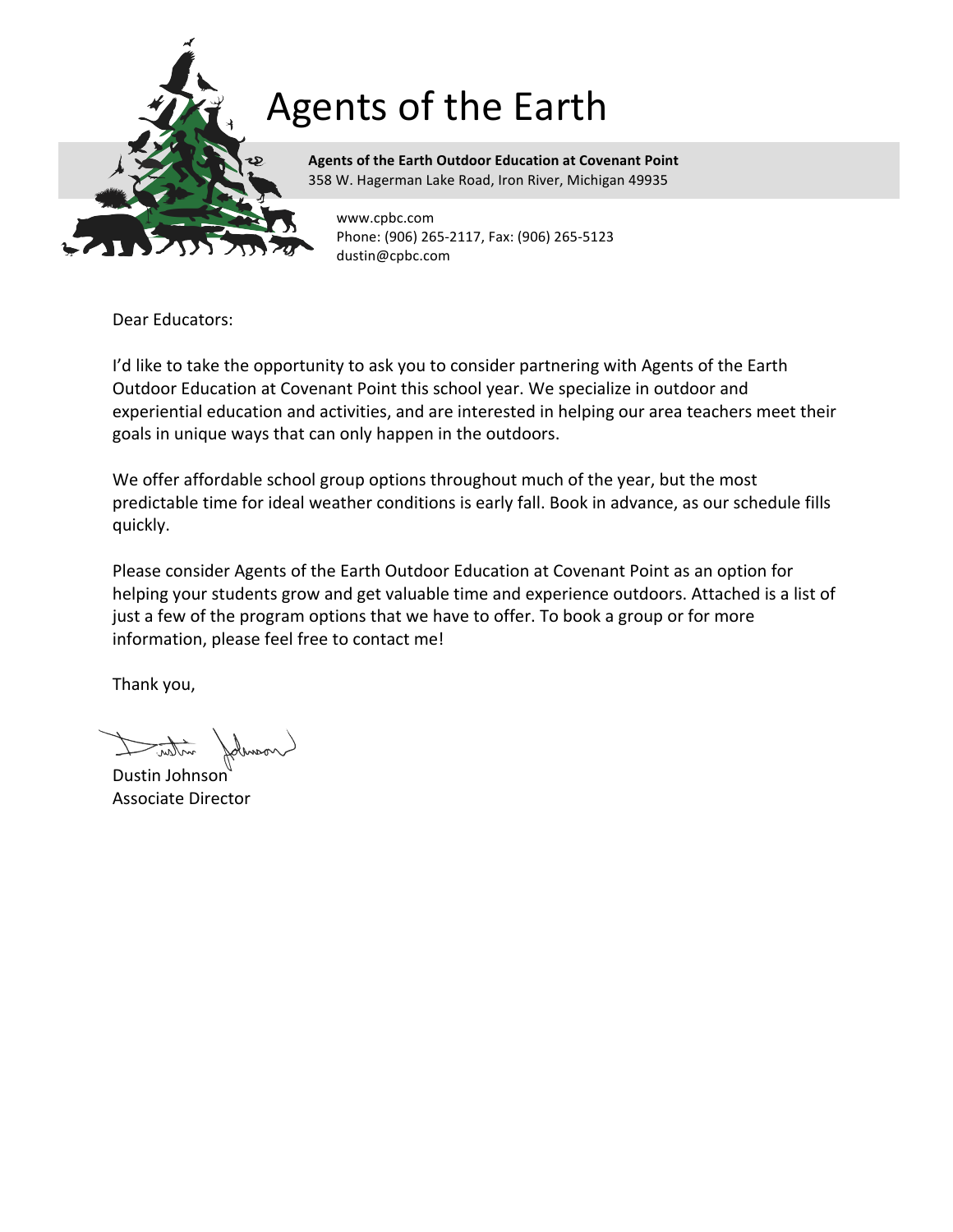

**Agents of the Earth Outdoor Education at Covenant Point** 358 W. Hagerman Lake Road, Iron River, Michigan 49935

www.cpbc.com Phone: (906) 265-2117, Fax: (906) 265-5123 dustin@cpbc.com

### Fall Program Options (September - October):

Fall in Upper Michigan lends well to the variety of outdoor activities that we have to offer. Earlier in the year the weather is usually more conducive to outdoor activity.

- High ropes course: Allow students to explore high ropes to get out of their comfort zones and challenge themselves in a unique way.
- Low Ropes Course / Team Building Initiatives: Students work together to find creative ways to accomplish a group challenge (usually split into groups of 10-12).
- Games: Be playful with games of camouflage, various tag and dodgeball games

Other fall activities include: archery, canoeing (12 canoes / 24 people), kayaking (23 single kayaks), apple cider pressing, campfires

\*For even more fall activities, utilize our 8.5 acre island (no electricity or running water): *Island options include* a 1 mile pontoon boat ride to our island, high and low ropes courses, rope swing, team building, campfire, games

### Winter Program Options (December – March):

- Snowshoeing (20 pairs)
- Cross country skiing on groomed trails (30+ pairs of skis, boots, and poles in various sizes) Tubing on our hill (10 tubes)
- Broomball on a plowed court on the lake (up to 16 players at a time  $-$  helmets and sticks), Group initiatives (indoor)
- Climbing wall (indoor, 2 climbers at a time)
- Maple Syrup Process Demonstration and Lesson (late winter / early spring)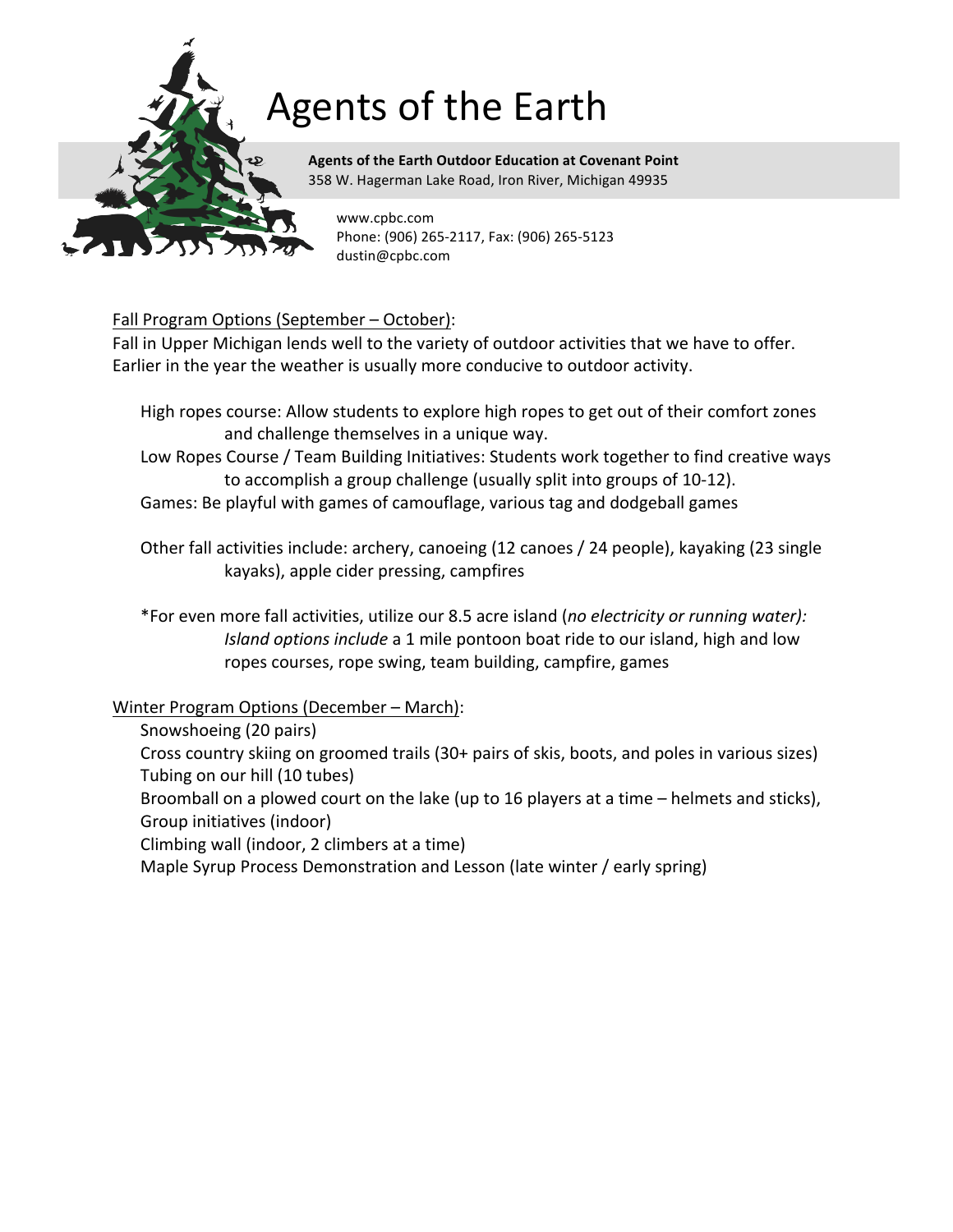

**Agents of the Earth Outdoor Education at Covenant Point** 358 W. Hagerman Lake Road, Iron River, Michigan 49935

www.cpbc.com Phone: (906) 265-2117, Fax: (906) 265-5123 dustin@cpbc.com

### Spring Program Options (May):

High ropes course: Allow students to explore high ropes to get out of their comfort zones and challenge themselves in a unique way.

- Low Ropes Course / Team Building Initiatives: Students work together to find creative ways to accomplish a group challenge (usually split into groups of 10-12).
- Games: Be playful with games of camouflage, ultimate Frisbee, various tag and dodgeball games
- Other spring activities include: archery, maple syrup process demonstration and lesson (late winter / early spring), campfires

#### Lunch options:

Bring your own bag lunches, or we provide a hot lunch in our dining hall for \$7.50/person

Pricing:

Half Day Estimate:  $$21/student$  for half day (3-4 hours, usually about  $9:30 - 1:30$ ). Larger groups  $(30+)$  may require additional time to do the ropes course. Minimum number is generally 15 students, contact us if this is an issue. Teachers and chaperones come free. Additional \$7.50/hot lunch